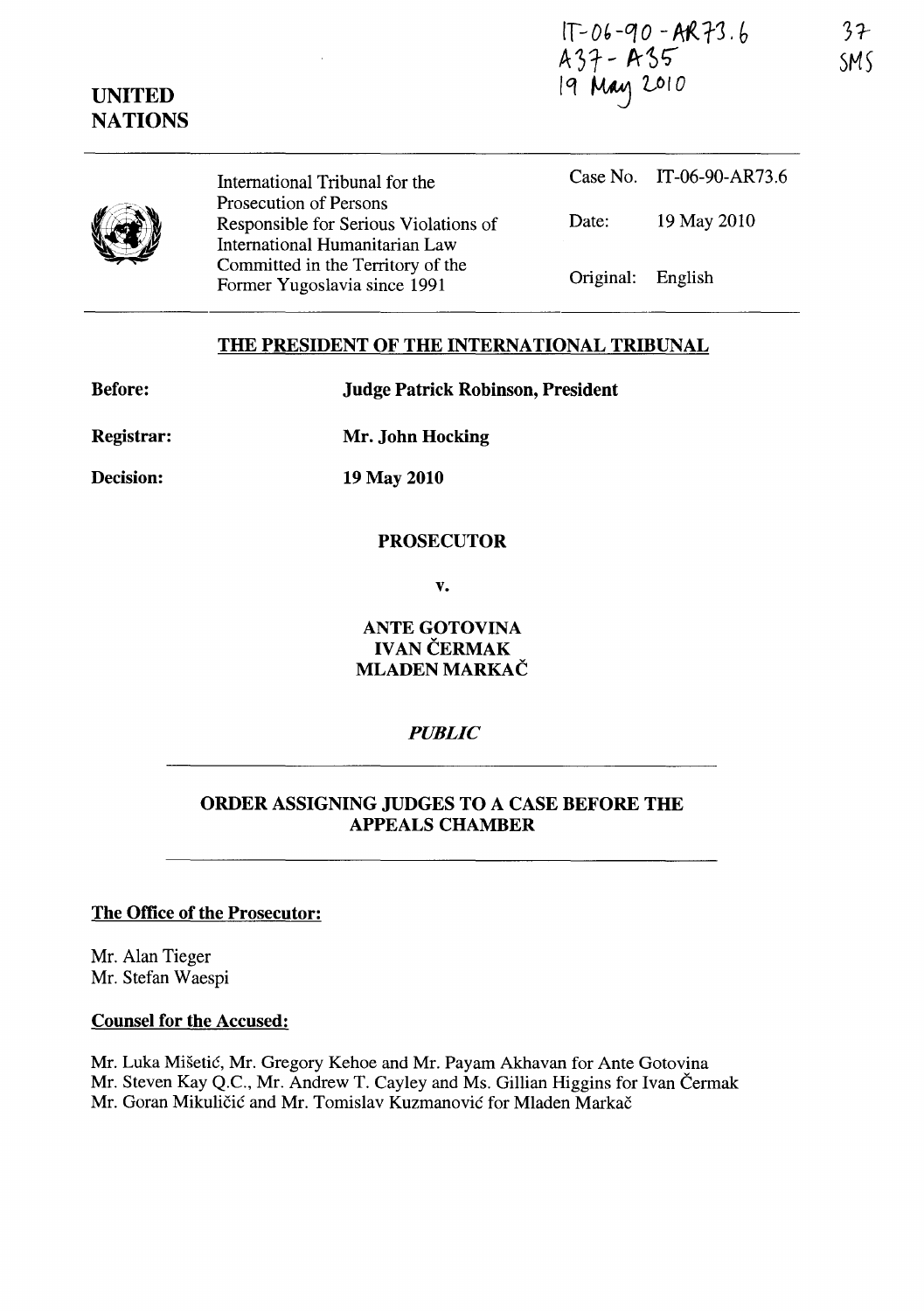**I, PATRICK ROBINSON,** President of the International Tribunal for the Prosecution of Persons Responsible for Serious Violations of International Humanitarian Law Committed in the Territory of the former Yugoslavia Since 1991 ("International Tribunal");

**NOTING** the "Decision on Prosecution's Motion to Re-Open its Case", issued confidentially by Trial Chamber I on 21 April 2010 ("Decision of 21 April 2010");

**NOTING** the "Decision on Čermak and Markač Defence Requests for Certification to Appeal the Trial Chamber Decision of 21 April 2010 to Re-Open the Prosecution's Case" issued by Trial Chamber I on 10 May 2010, granting certification to appeal the Decision of 21 April 2010;

**NOTING** "Ivan Cermak's Interlocutory Appeal Against the Decision on Prosecution's Motion to Re-Open its Case" filed confidentially by the Cermak Defence on 17 May 2010;

**NOTING** "Defendant Mladen Markac's Appeal of the Trial Chamber's 21 April 2010 Decision on Prosecution's Motion to Re-Open Its Case" filed confidentially by the Markač Defence on 17 May 2010;

**CONSIDERING** Articles 12(3) and 14(3) of the Statute of the International Tribunal and Rule 73 of the Rules of Procedure and Evidence of the International Tribunal;

**CONSIDERING** the composition of the Appeals Chamber of the Tribunal as set out in document IT/263 issued on 11 May 2009;

**HEREBY ORDER** that the Bench in *Prosecutor* v. *Ante Gotovina et aI.,* Case No. IT-06-90- AR73.6, shall be composed as follows:

Judge Mehmet Giiney

Judge Fausto Pocar

Judge Liu Daqun

Judge Andrésia Vaz

Judge Theodor Meron